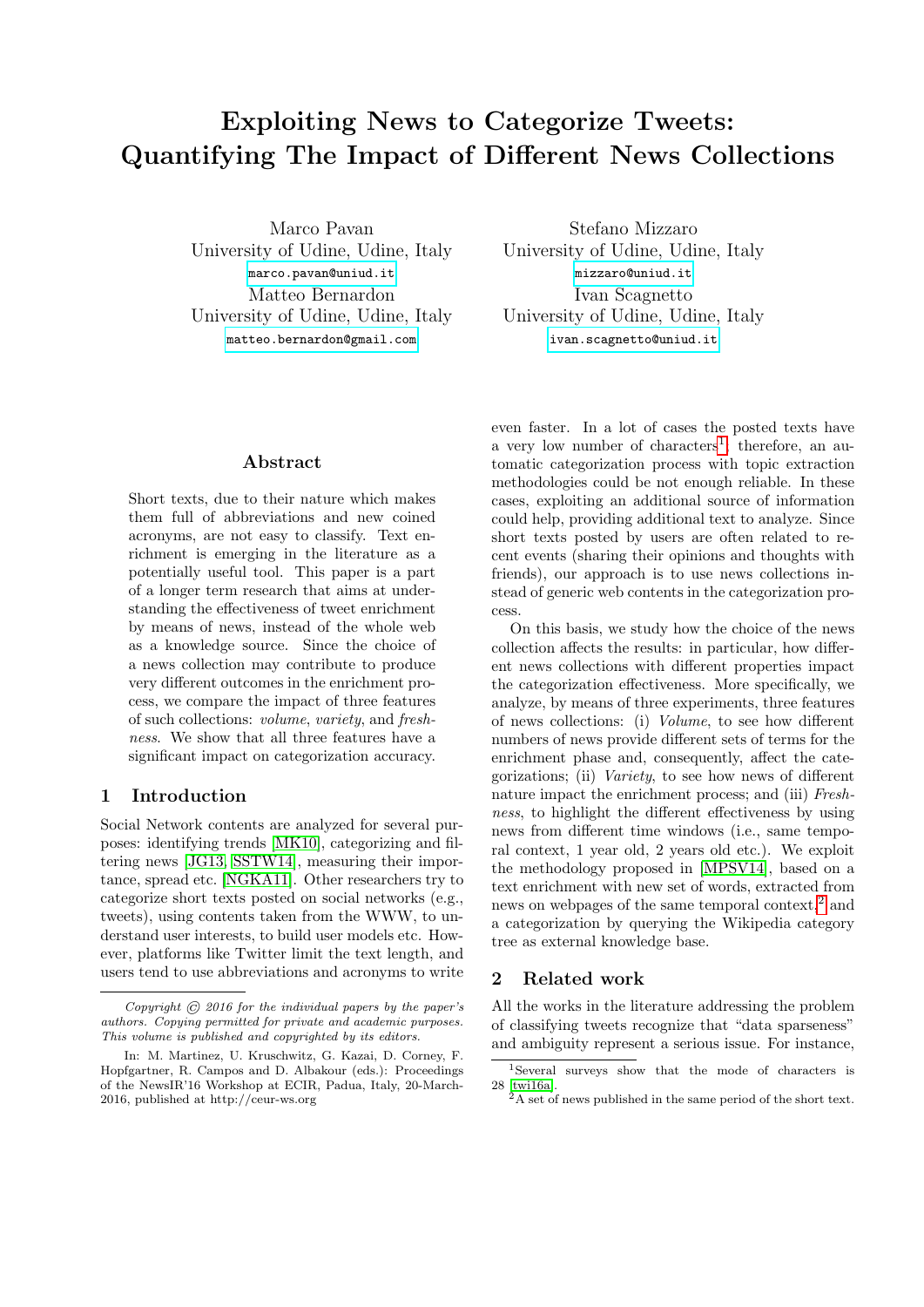in [\[HH15\]](#page-5-6) the authors use the "bag-of-words" approach, adopting dimensionality reduction techniques, to reduce accuracy and performance problems.

In [\[AGHT11\]](#page-5-7) the authors introduce several enrichment strategies (i.e., entity-based, topic-based, tweetbased and news-based) to relate tweets and news articles belonging to the same temporal context, in order to assign a semantic meaning to short messages. In [\[YPF10\]](#page-5-8) another enrichment-based approach is proposed to classify generic online text documents, by adding a semantic context and structure, using Wikipedia as a knowledge source. In [\[GLJD13\]](#page-5-9) the authors define a framework to enrich and relate Twitter feeds to other tweets and news speaking about the same topics. Hashtags (for tweets) and named entities (for news) are used to achieve such goal. A clusterbased representation enrichment method (CREST) is introduced in [\[DSL13\]](#page-5-10): such system enriches short texts by incorporating a vector of topical relevances (besides the commonly adopted tf-idf representation). Finally, topics are extracted using a hierarchical clustering algorithm with purity control. Enrichment techniques can also be quite sophisticated like, e.g., in  $[WZX^+14]$  $[WZX^+14]$  where a short texts are classified exploiting link analysis on topic-keyword graphs. In particular, after the initial topic modeling phase, each topic is associated to a set of related keywords. Afterwards, link analysis on a subsequent topic-keyword bipartite graph is carried out, to select the keywords most related to the analyzed short text.

Machine learning can play a fundamental role in classifying short texts: for instance, in [\[DDZC13\]](#page-5-12) supervised SVM (Support Vector Machine) techniques are used to classify tweets into 12 predefined groups tailored for the online community of Sri Lanka. In [\[ZCH15\]](#page-5-13) a completely automatized unsupervised bayesian model is used. In particular only tweets related to events are selected, exploiting a lexicon built from news articles published in the same period.

So far, it is clear that the problem of classifying short texts (whatever the related semantic domain) must rely on some forms of background knowledge, to fill the gaps and lack of information of the original messages. Such knowledge base can be found in external semantic platforms like, e.g., Wikipedia (as in some of the above mentioned works, and in the INEX Tweet Contextualization Track [\[ine13\]](#page-5-14)), the WWW or other, possibly more focused, archives/structures. Hence, it is of utmost importance to study how the choice of the external collection influences the accuracy of the short text categorization process.

# 3 Features of News Collections

To run a set of experiments to analyze the collections features, we use two different open source document



<span id="page-1-0"></span>Figure 1: News collections distribution with features based tests

collections, which differ in number and kind of documents included, have different sizes, span from 2011 to 2013, and also have some temporal overlaps to allow several comparisons. They are shown in Table [1](#page-2-0) and allow us to analyze the following three key features:

- *Volume:* we want to see the impact of news samples with different cardinality, extracted from the same collection in different percentages. With this test we aim to measure how the amount increment correlates to the final enrichment effectiveness.
- *Variety:* news are often different in nature, such as texts from blogs, forums, online newspapers etc., and different variety of texts could have different impact on the text enrichment. We want to measure how the news variety affects the results.
- Freshness: short texts are often related to recent events, therefore, it is interesting to study how important is to have the publishing time of the news close to the publishing time of the short text being enriched, and how the enrichment effectiveness changes using increasingly older news.

Figure [1](#page-1-0) shows a representation of the two collections distributed over time and tweets as short texts to analyze. The Volume test, highlighted in orange, aims to compare the categorization results with samples of news from the same collection but with different sizes; the Variety test, in green, compares results among news samples with same cardinality but with different kinds of news; and the Freshness test, in purple, exploits news from the same collection but in different years. The figure shows only some examples; the details of all the experiments are described in the next section.

# 4 Experimental evaluation

# <span id="page-1-1"></span>4.1 Experimental design

To evaluate the impact of each news collection on the categorization process we selected a set of 5 popular Twitter account famous in different fields. In particular, David Cameron (@David Cameron)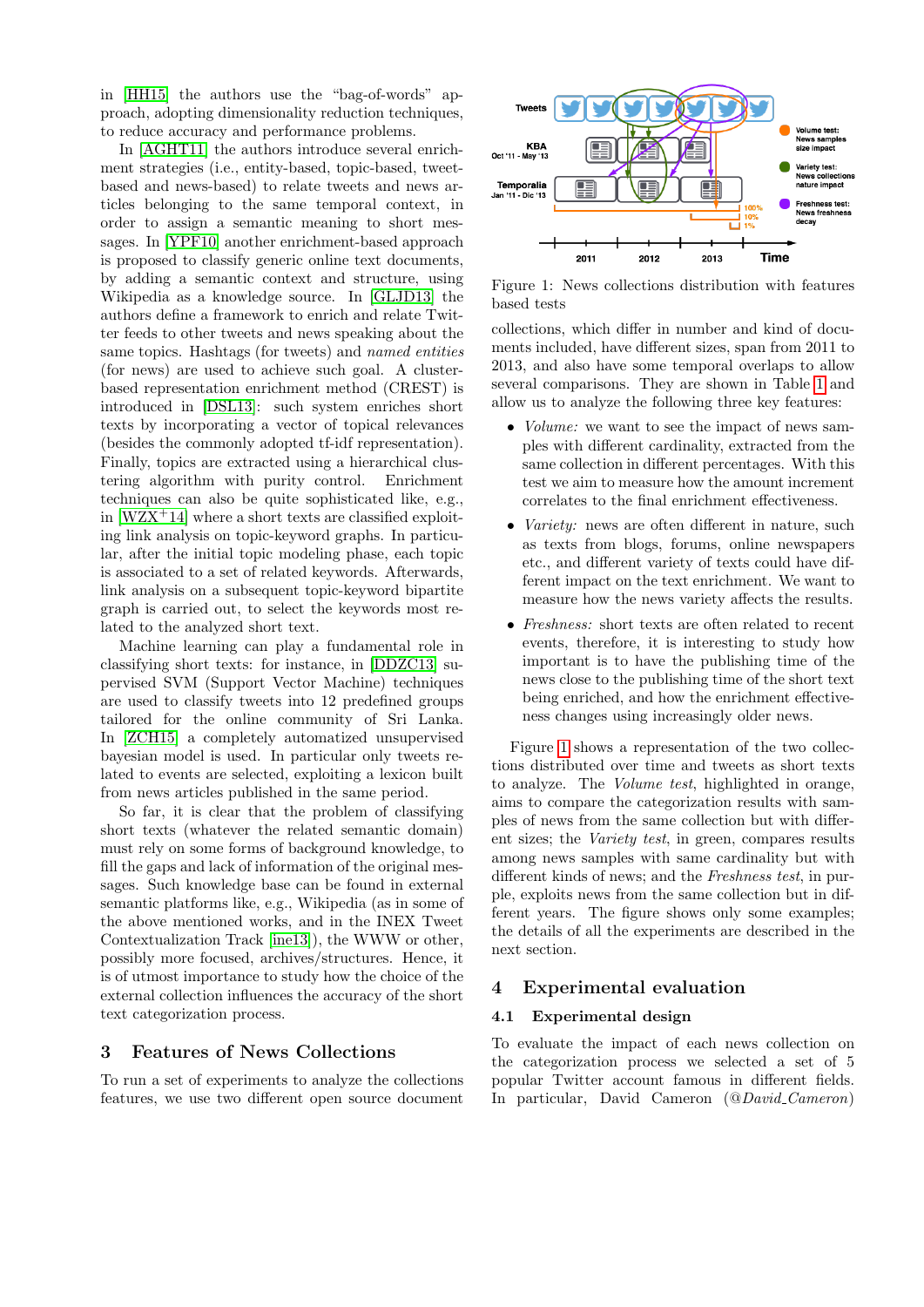<span id="page-2-0"></span>Table 1: The two news collections used in the experiments

| Acronym Name |                                                                                               | $\#$ of docs/size kind of docs | Timespan                                                                               |
|--------------|-----------------------------------------------------------------------------------------------|--------------------------------|----------------------------------------------------------------------------------------|
|              | Temporalia NTCIR Temporal Information Access $2012^a$ $\sim$ 2M $\ell$ $\sim$ 20GB blogs news |                                | $Jan2011 - Dec2013$                                                                    |
| KBA          | Knowledge Base Acceleration $2012b$                                                           |                                | $\sim 20$ M / $\sim 930$ GB <sup>c</sup> blogs, news, forums, social Oct2011 – May2013 |

<span id="page-2-1"></span><sup>a</sup><http://ntcirtemporalia.github.io/NTCIR-12/collection.html>

<span id="page-2-3"></span><span id="page-2-2"></span> $^{b}$ <http://trec-kba.org/>

 $c$ Data extracted from the 3rd stream corpora  ${\tt http://s3.amazonaws.com/aws-publicdatasets/trec/kba/index.html}$  ${\tt http://s3.amazonaws.com/aws-publicdatasets/trec/kba/index.html}$  ${\tt http://s3.amazonaws.com/aws-publicdatasets/trec/kba/index.html}$ for Politics, Harry Kane (@HKane) for Sport, Bill Gates (@BillGates) for Technology, Neil Patrick Harris  $(QActually NPH)$  for Cinema and Rihanna  $(Qrihanna)$ for Music. We extracted a set of tweets from each account in a specific time window, according to the test we planned to run, in order to have a sufficient amount of short texts to enrich and categorize. We used a Python wrapper [\[pyt16\]](#page-5-15) around the official Twitter API [\[twi16b\]](#page-5-16) to retrieve tweets. We repeated this process to have a sample of 1000 tweets for each test which involves a large temporal window (e.g., six months or one year). Instead, for tests focused on one month, we built samples of 250 tweets. We then defined the benchmarks as follows in the next sections.

## 4.1.1 Volume test

To measure the impact of collections volume we defined 2 tests, "Test 1a" based on Temporalia and "Test 1b" on KBA. We analyzed samples using news subsets with different cardinality. With these tests we can see how changing the amount of news affects the results, and also if the results will generalize across different collections. The 2 tests are defined as follows:

Test 1a: Tweets posted in whole 2013, categorized with Temporalia 1%, Temporalia 10% and Temporalia 100%.

Test 1b: Tweets posted in whole 2013, categorized with KBA 1%, KBA 10% and KBA 100%.

#### 4.1.2 Variety test

We defined "Test 2a" and "Test 2b" to measure how the variety of news inside a collection could impact the enrichment phase and consequently the categorization process. We selected news samples with the same cardinality from different collections and from different time windows, in order to see the effects of changing news varieties, and also if on a wider time window of 6 months we have the same effects we get on only 1 month. The 2 tests are defined as follows:

Test 2a: Tweets posted in January 2013, categorized with Temporalia Jan 2013 (60K news sample), KBA Jan 2013 (60K news sample) and Temporalia+KBA Jan 2013 (30K+30K news sample).

Test 2b: Tweets posted in the second half of 2012, categorized with Temporalia Jul-Dec 2012 (400K news sample), KBA Jul-Dec 2012 (400K news sample) and Temporalia+KBA Jul-Dec 2012 (200K+ 200K news sample).

#### 4.1.3 Freshness test

To benchmark how the news freshness is important we defined 3 tests, "Test 3a", "Test 3b", based on different news "aging", and "Test 3c", based on a different collection. For the first test we want to see the difference between enriching the tweets with news extracted from the same temporal context (i.e., at most 1 month before the publishing date) and news in the same year of publishing (i.e., at most 1 year before the publishing date). In the second test we want to extend this analysis to more than 1 year before the publishing date, in particular we benchmark the results using news related to event of the same year of the tweets, 1 year old and 2 years old. The third test aims to compare the same "aging effect" with a different collection. The 3 tests are defined as follows:

Test 3a: Tweets posted in whole 2013, categorized with Temporalia 201[3](#page-2-4) -  $contextualized^3$  and Temporalia Jan 2013 (both samples are composed of 60K news).

Test 3b: Tweets posted in whole 2013, categorized with Temporalia 2013, Temporalia 2012 and Temporalia 2011 (both samples are composed of 90K news).

Test 3c: Tweets posted in whole 2012, categorized with KBA 2012 - contextualized, KBA Jan 2012 and KBA 2012 (both samples are composed of 100K news).

#### 4.2 Measures

To evaluate the experiments and to benchmark the collections effectiveness we carried out an expert evaluation to assess each analyzed feature over short texts samples composed of either all tweets for one month based tests (250) or a set of 250 randomly extracted tweets for tests based on larger temporal windows.

We used a categorization prototype system [\[MPSV14\]](#page-5-4) for the categorization of short texts which

<span id="page-2-4"></span><sup>3</sup>Only news from the same month when the tweet has been posted.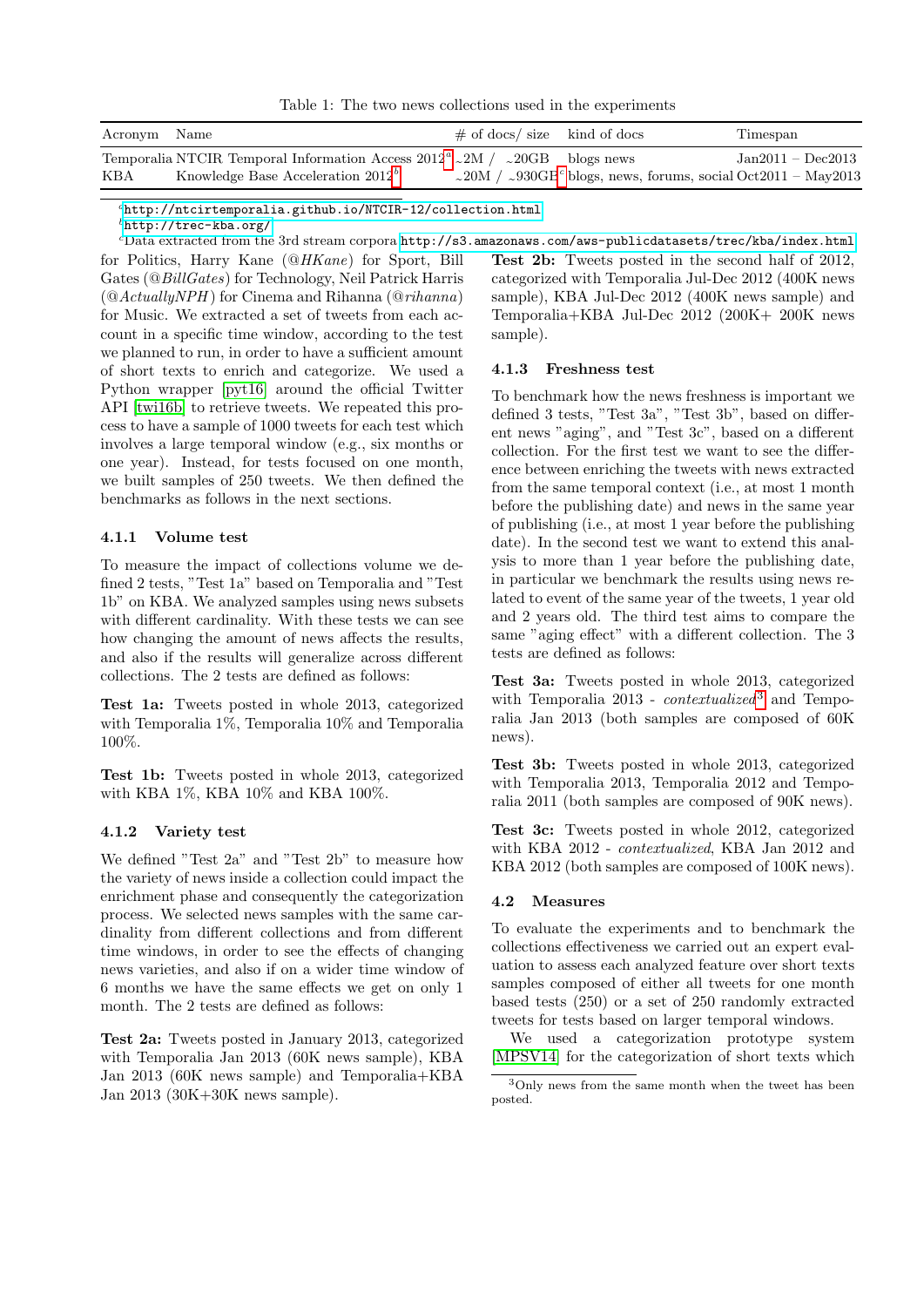provides, as final outcome, a list of labels extracted from Wikipedia category tree. The system includes a module which analyzes text, searches related documents into a news collection, and extracts a set of words used to enrich the original short text.

The texts have been submitted to the categorization system with different news collections according to the three tests described in Section [4.1.](#page-1-1) For each test, in order to assess the news impact over the enrichment process, the set of categories yielded by the system has been evaluated by expert users. The latter assigned a rating, i.e., a number between 1 and 5 (1=lowest value, 5=highest value) indicating how the categories properly represent the topic discussed in the tweet.

In particular for the Volume test, we run the evaluation several times, with news samples randomly rebuilt each time, where we used only a portion of the entire collection. We kept the average ratings obtained with different sub-collections, avoiding bias due to the random set of news. Specifically for samples with 10% or 1% of news we run respectively the evaluation 3 or 5 times, approximating the average ratings to the nearest integer value.

#### <span id="page-3-0"></span>4.3 Results

Results are reported in the following charts, which show distribution functions of ratings obtained by each test with the different experiment settings. In particular, we display the cumulative distribution function (CDF), the inverted complementary cumulative distribution function (I-CCDF), and a table reporting the mean ratings. The I-CCDF is provided for an easier reading, showing the data in ascending order and thus highlighting the news collection performing better as the line at the top of the chart.

#### 4.3.1 Volume Test

Figure [2](#page-4-0) shows the results related to Test 1a and 1b, highlighting how for both collections the number of news is an important feature to consider. We can observe a noticeable improvement with Temporalia 100% compared to smaller samples. Increasing the volume allows us to include a large number of both relevant and not relevant news: the first ones yield a global improvement, while the second ones have a low overall impact. The general improvement is also confirmed by the Wilcoxon test. Then, we notice only a slight difference between Temporalia 1% and 10%, where the news increase in number from an order of magnitude 10K to 100K. The Wilcoxon test, over the latter couple of rating distributions, confirmed a non statistically significant difference between those samples, with a p-value>0.05. On the other hand, with KBA we already have a noticeable difference between KBA 1%

and KBA 10%, due to order of magnitude from 100K to 1M, and even better using KBA 100% (10M). This fact emphasizes how increasing the sample sizes has considerable effects on the results only when a certain amount of news is reached. The diverse impact of Temporalia and KBA is probably also due to other factors than the only difference in size. Of course the same percentage, applied to collections with very different sizes, yields sets of extracted documents whose cardinality is very different; whence we can also expect a different variety of such sets. Moreover, for instance, KBA does not fully cover year 2013, whence the effectiveness could be affected by the publishing date of the analyzed short texts. Such aspects are taken into consideration in the remaining experiments.

#### 4.3.2 Variety Test

Figure [3](#page-4-1) shows how the variety of news inside the analyzed samples affects the enrichment effectiveness. Continuous lines represent the results over 1 month of news (Test 2a), and dotted lines over 6 months (Test 2b). For both experiments there is a noticeable difference among the samples which highlights how increasing the variety of news allows to improve the final categorization also on different time windows. The Wilcoxon test over the sample pairs of each test confirms the statistically significant difference between all the rating distributions. This fact highlights how important is to increase the variety of news in order to improve the set of words to use as text enrichment.

#### 4.3.3 Freshness Test

The chart in Figure [4](#page-5-17) shows the results related to Test 3a, 3b and 3c, and it is possible to notice how the news freshness affected the results especially when the news get older. Collections with contextualized news got the best effectiveness due to the news publishing time close to the tweets (same month), therefore they allow to have more relevant additional text to exploit. The system has worsened the categorization process with tweets randomly selected from whole 2013, and using collections of news extracted from the same year, either equally distributed over all months or only in January. The effectiveness decreases drastically when the news get older in previous years. In particular we can notice how we got the same lowest effectiveness with Temporalia 2012 and Temporalia 2011, highlighting how 1 (or more) year old news are poor of information for these purposes.

Test 3a results, related to Temporalia 2013, show how large is the difference between news distant only some months in time, and Test 3b results, where we analyzed three years of Temporalia news, highlight how going back to 1 year is crucial for the categorization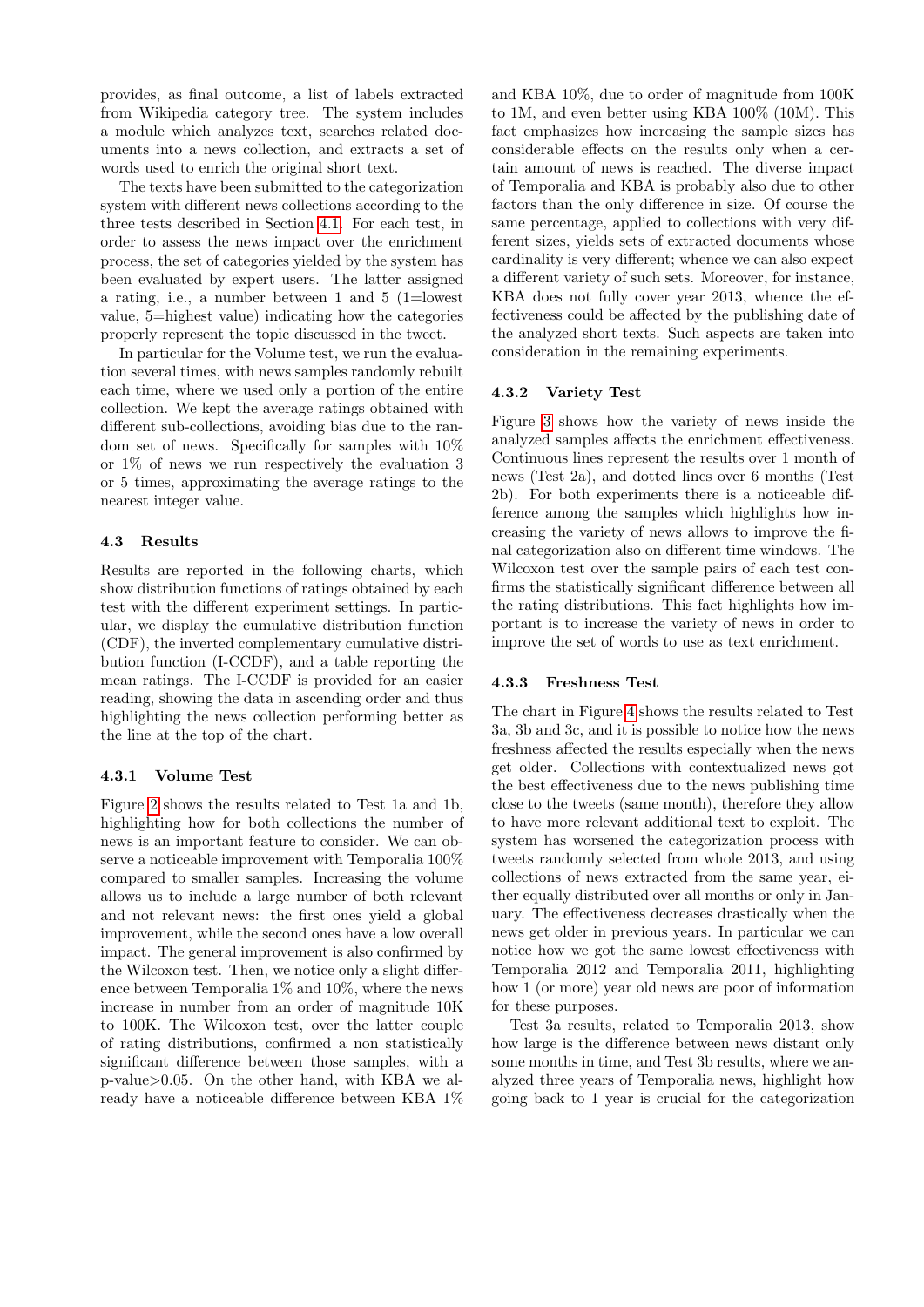

<span id="page-4-0"></span>Figure 2: Volume impact CDF, I-CCDF, and mean ratings



<span id="page-4-1"></span>Figure 3: Variety impact CDF, I-CCDF, and mean ratings

process. With KBA collections we can notice how the results are similar and the rating distributions, represented by dotted lines, highlight better effectiveness with higher news freshness. Wilcoxon tests confirm that there is statistical significant difference among the rating distributions in both Temporalia and KBA, except for Temporalia '11 and '12 which obviously have equal values. This is a further confirmation that few months old news have a strong impact as those from previous years.

#### 5 Discussion and Conclusions

The experiments performed in this work have demonstrated that text enrichment is sensibly affected by the features of the news collections that we have analyzed. More precisely, there is a critical threshold for what concerns the collection Volume, that allows to have a sufficient amount of news to reach a good level of effectiveness. Moreover, such threshold seems to be dependent on the whole size of the collection taken into consideration. Our benchmarks confirm the importance of news variety, highlighting how increasing the number of available kinds yields a better enrichment both for texts selected in one month and in the larger time window. The news Freshness appears to be a sensible feature since news published close to the same period of the short text provide a better set of terms to use in the enrichment phase. Indeed, as soon as the news begin to age (even of just a few months) the effectiveness of the categorization drastically decreases.

2.60

2.62

2.98

2.44

2.62

 $3.00$ 

For future work, we plan to refine and complete the experiments on the three focused features. For instance, it could be interesting to look at the impact of the number of documents extracted from the news collection and used to categorize short texts. As we pointed out in Section [4.3,](#page-3-0) a larger database will produce a higher number of elements (with the same percentage), and this fact can have subtle implications on the final outcomes. We also plan to carry on further experiments about the variety, investigating which kinds of news it is important to include in the collection, and which ones are marginal. As the freshness is concerned, we could investigate more precisely, varying the granularity of the time windows, which is the temporal threshold causing a quick decrease of the effectiveness of the enrichment process. Moreover, we plan to carry on further experiments on